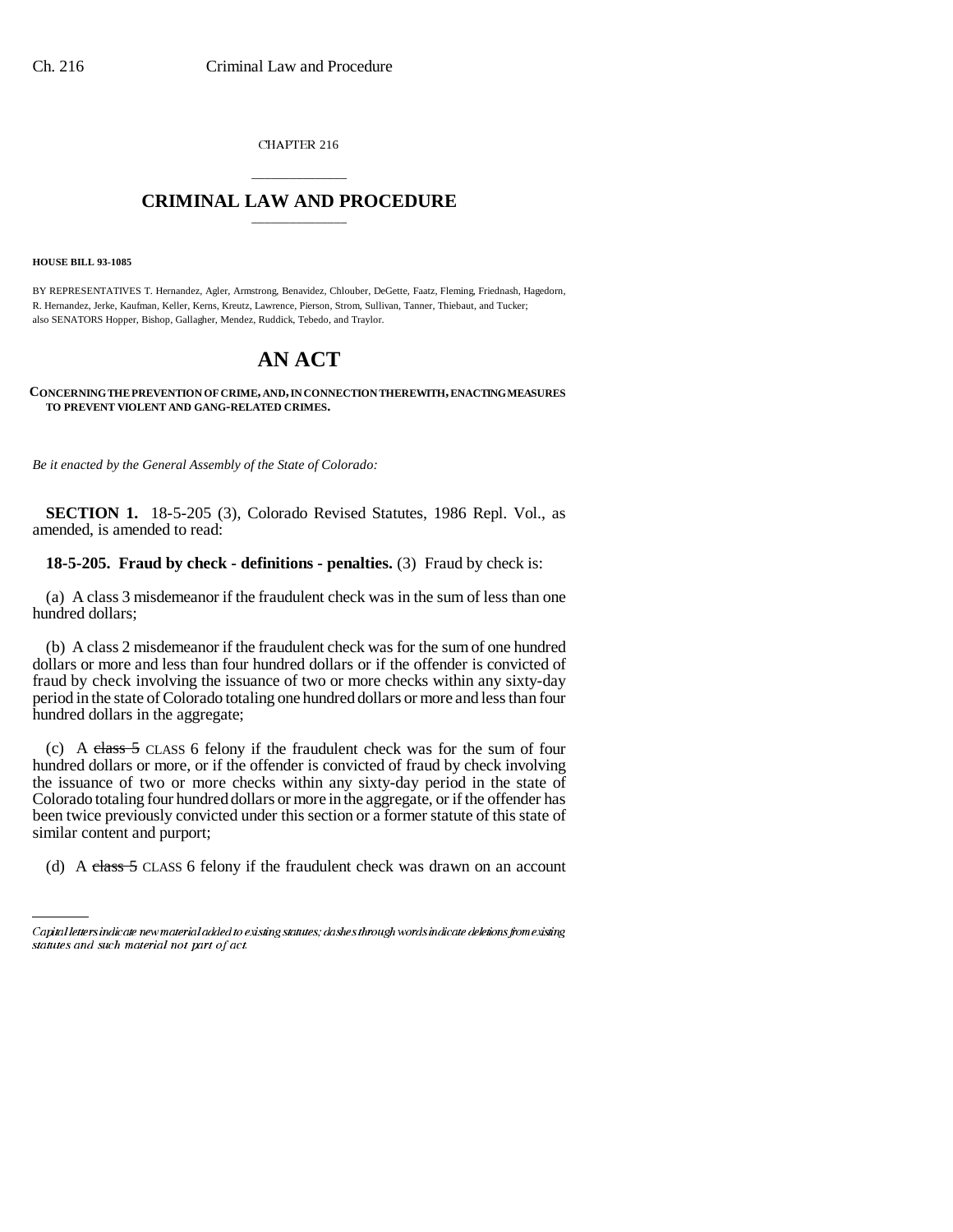which did not exist or which has been closed for a period of thirty days or more prior to the issuance of said check.

**SECTION 2.** 18-18-405 (4), Colorado Revised Statutes, 1986 Repl. Vol., as amended, is amended to read:

**18-18-405. Unlawful distribution, manufacturing, dispensing, sale, or possession.** (4) (a) Except as otherwise provided in section 18-18-407 relating to special offenders, any person convicted pursuant to paragraph  $(a)$ ,  $(b)$ ,  $(c)$ , or  $(d)$  of subsection (2) of this section for knowingly dispensing, selling, distributing, or possessing with intent to dispense, sell, or distribute a controlled substance to  $\alpha$  ANY person under the age of eighteen years either within or upon the grounds of any public or private elementary, middle, secondary, junior high, high school,  $\sigma$ r vocational school, OR PUBLIC HOUSING DEVELOPMENT, or within one thousand feet of the perimeter of any such school OR PUBLIC HOUSING DEVELOPMENT grounds on any street, alley, parkway, sidewalk, public park, playground, or other area or premises which is accessible to the public, or within any private dwelling which is accessible to the public for the purpose of the sale, distribution, use, or exchange of controlled substances in violation of this article, shall be sentenced to the department of corrections for a minimum term of five years notwithstanding a lesser minimum term of incarceration in the presumptive range provided for such offense in section 18-1-105 (1) (a).

(b) If the conviction is subsequent to a prior conviction for a violation to which this subsection (4) applies, such person shall be sentenced to the department of corrections for at least a minimum term of twenty years notwithstanding a lesser minimum term of incarceration in the presumptive range provided for such offense in section 18-1-105 (1) (a).

(c) FOR THE PURPOSES OF THIS SECTION, THE TERM "PUBLIC HOUSING DEVELOPMENT" MEANS ANY LOW-INCOME HOUSING PROJECT OF ANY STATE, COUNTY, MUNICIPAL, OR OTHER GOVERNMENTAL ENTITY OR PUBLIC BODY OWNED AND OPERATED BY A PUBLIC HOUSING AUTHORITY WHICH HAS AN ON-SITE MANAGER. "PUBLIC HOUSING DEVELOPMENT" SHALL NOT INCLUDE SINGLE-FAMILY DISPERSED HOUSING OR SMALL OR LARGE CLUSTERS OF DISPERSED HOUSING WHICH HAVE NO ON-SITE MANAGER.

**SECTION 3.** 18-18-407 (2), Colorado Revised Statutes, 1986 Repl. Vol., as amended, is amended to read:

**18-18-407. Special offender.** (2) (a) Upon a conviction for a violation of section 18-18-404 or 18-18-405, if the defendant unlawfully used any controlled substance in violation of section 18-18-404 or sold or distributed any controlled substance in violation of section 18-18-405 either within or upon the grounds of any public or private elementary, middle, secondary, junior high, high school, or vocational school, OR PUBLIC HOUSING DEVELOPMENT, or within one thousand feet of the perimeter of any such school OR PUBLIC HOUSING DEVELOPMENT grounds on any street, alley, parkway, sidewalk, public park, playground, or other area or premises which is accessible to the public, or within any private dwelling which is accessible to the public for the purpose of the sale, distribution, use, or exchange of controlled substances in violation of this article, or in any school bus as defined in section